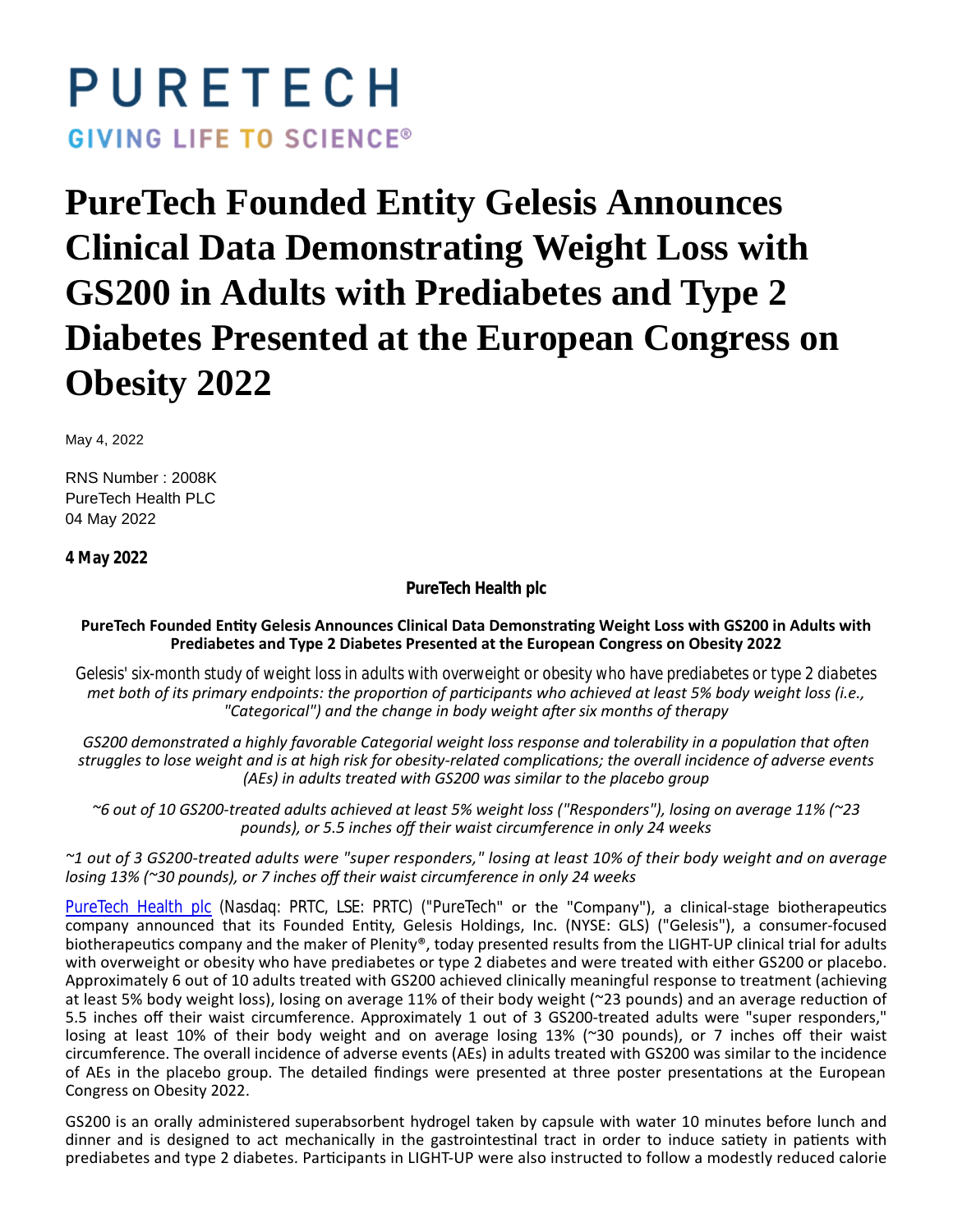diet along with moderate-intensity physical activity. In the GS200 group there was clear and early separation between responders and non-responders to treatment, and response to therapy could be predicted as early as 6 weeks of treatment.

The full text of the announcement from Gelesis is as follows:

*Clinical Data Presented at the European Congress on Obesity 2022 Demonstrates Weight Loss with GS200 in Adults with Prediabetes and Type 2 Diabetes*

*Gelesis' six-month study of weight loss in adults with overweight or obesity who have prediabetes or type 2 diabetes met both of its primary endpoints: the proportion of participants who achieved at least 5% body weight loss (i.e.,* "Categorical") and the change in body weight after six months of therapy

*GS200 demonstrated a highly favorable Categorial weight loss response and tolerability in a population that often struggles to lose weight and is at high risk for obesity-related complicaƟons; the overall incidence of adverse events (AEs) in adults treated with GS200 was similar to the placebo group*

*~6 out of 10 GS200-treated adults achieved at least 5% weight loss ("Responders"), losing on average 11% (~23 pounds), or 5.5 inches off their waist circumference in only 24 weeks*

*~1 out of 3 GS200-treated adults were "super responders," losing at least 10% of their body weight and on average losing 13% (~30 pounds), or 7 inches off their waist circumference in only 24 weeks*

**BOSTON, MAY 4, 2022** - Gelesis (NYSE: GLS), a consumer-focused biotherapeutics company and the maker of Plenity®, today presented results from the LIGHT-UP clinical trial for adults with overweight or obesity who have prediabetes or type 2 diabetes and were treated with either GS200 or placebo. Approximately 6 out of 10 adults treated with GS200 achieved clinically meaningful response to treatment (achieving at least 5% body weight loss), losing on average 11% of their body weight ( $\approx$ 23 pounds) and an average reduction of 5.5 inches off their waist circumference. Approximately 1 out of 3 GS200-treated adults were "super responders," losing at least 10% of their body weight and on average losing 13% (~30 pounds), or 7 inches off their waist circumference. The overall incidence of adverse events (AEs) in adults treated with GS200 was similar to the incidence of AEs in the placebo group. The detailed findings were presented at three poster presentations at the European Congress on Obesity 2022.

Anti-obesity medications are prescribed in less than 2% of people with overweight or obesity in the US mainly due to concerns about the safety or tolerability of existing medications. There is a need for orally administered treatments that can induce clinically meaningful weight loss, with no significant increased safety risk, especially in people with type 2 diabetes or prediabetes since they typically face increased challenges losing weight and have higher risk of developing serious comorbidities.

"There is a very large population of adults with prediabetes and diabetes who have a greater need for weight loss due to higher medical risks and a greater difficulty losing weight," said Frank L. Greenway, MD, Medical Director and Professor at the Pennington Biomedical Research Center of the Louisiana State University and one of the study's lead investigators. "The compelling weight loss data that favors diabetes and prediabetes is unique among weight loss treatments. Its convenient oral administration, and very favorable tolerability make it a potentially important tool to aid clinicians and patients achieve clinically meaningful weight loss."

GS200 is an orally administered superabsorbent hydrogel taken by capsule with water 10 minutes before lunch and dinner and is designed to act mechanically in the gastrointestinal tract in order to induce satiety in patients with prediabetes and type 2 diabetes. Participants in LIGHT-UP were also instructed to follow a modestly reduced calorie diet along with moderate-intensity physical activity. In the GS200 group there was clear and early separation between responders and non-responders to treatment, and response to therapy could be predicted as early as 6 weeks of treatment.

"There is a real need for tolerable, effective, and affordable therapeutics to aid in weight loss for patients with prediabetes and type 2 diabetes. Approximately 130 million Americans have prediabetes or type 2 diabetes and approximately 80% struggle with excess weight. Importantly, these individuals also have a high risk of heart disease and other serious chronic conditions, related to overweight and obesity, making this one of the biggest public health issues facing our society," said Harry L. Leider, MD, MBA, FACPE, Chief Medical Officer of Gelesis. "These data show that GS200 produces clinically meaningful weight loss for the majority of patients and that it's possible to identify these responders early in treatment. Given the highly attractive safety and tolerability profile, GS200 has the potential to become an exciting new therapy, especially among those in the lower spectrum of excess weight who also have prediabetes or type 2 diabetes."

#### **About Gelesis' LIGHT-UP Clinical Study**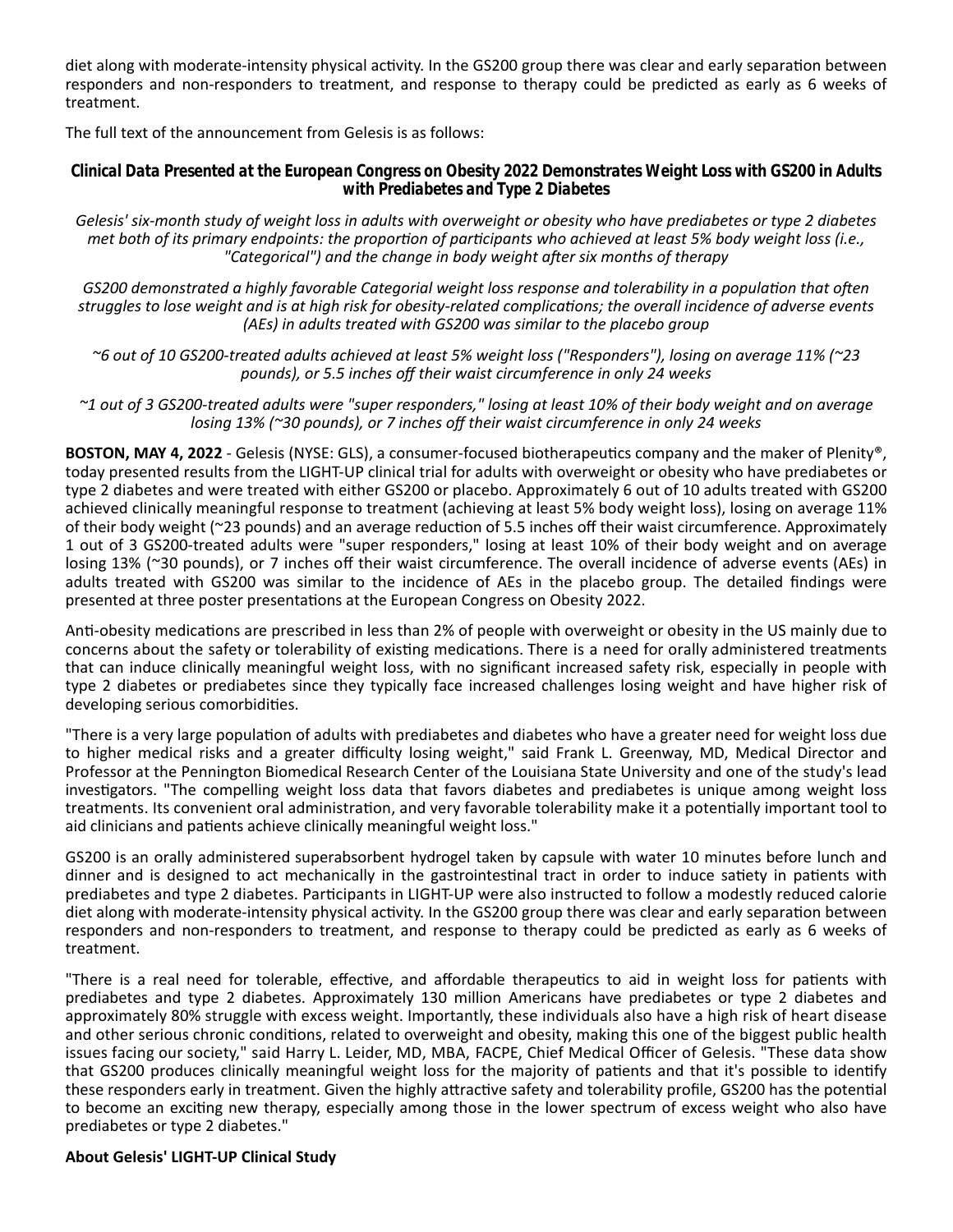The multicenter, double-blind, randomized, placebo-controlled study enrolled 254 subjects and was designed to assess the change in body weight in adults with overweight or obesity, who have prediabetes or diabetes, after six months of treatment with a new oral superabsorbent hydrogel (GS200) or placebo. The study met both of its primary endpoints: the proportion of participants who achieved at least 5% body weight loss and the change in body weight after six months of therapy.

A highly binary effect was observed with the GS200 treatment group, with a clear separation between responders and non-responders as early as after 6 weeks of treatment. Among the adults who completed the study protocol requirements (PP population), 64% of GS200-treated adults were Responders vs. 41% in the placebo group (p=0.001). In the analysis which also included data from the participants who didn't fully complete the study (ITT-MI), 55% of GS200-treated adults were Responders vs. 34% in the placebo group (p=0.0004). The average body weight loss of the Responders was 11% (approximately 23 pounds) and their waist circumference was reduced by 5.5 inches on average. Importantly, Gelesis treated individuals had 2.8 higher odds compared with placebo to become Responders (adjusted odds ratio = 2.83, P=0.0004), achieving the first primary endpoint of the study.

With respect to average total weight loss, the complete GS200 treatment group (including both Responders and Non-Responders) demonstrated superiority over placebo after 6 months of treatment (body weight loss of 7.1% vs. 4.6%, P=0.0029 in the PP population or 6.9% vs. 4.3%, P=0.0011 in the ITT population), thereby achieving the second primary endpoint.

GS200 demonstrated a highly favorable safety and tolerability profile as the overall incidence of adverse events (AEs) in adults treated with GSP200 was similar to the incidence of AEs in the placebo group.

# **About GS200**

GS200 is a non-systemic, superabsorbent hydrogel in development for the treatment of obesity and for glycemic control. It is made by utilizing the same proprietary hydrogel platform technology Gelesis developed for its previously FDA cleared product, GS100 (Plenity™). Like GS100, GS200 is made from naturally derived cross-linked modified cellulose, however with a higher molecular weight. GS200 was designed to hydrate faster and create a higher elastic response in the GI tract compared with GS100. Its properties were optimized in preclinical studies based on its effect on the gut barrier and microbiome, as well as reduced insulin resistance and weight loss. Like GS100, GS200 is a threedimensional matrix of cellulose, capable of absorbing a much larger volume of water in the stomach and small intestines. Orally administered in capsules with water before meals, GS200 particles rapidly absorb water in the stomach and homogenously mix with ingested food. This creates thousands of small individual gel pieces with composition (cellulose and water) and elasticity (firmness) similar to solid ingested raw vegetables, without any caloric value. Once it arrives in the large intestine, the hydrogel is partially broken down by naturally occurring enzymes, and loses its three-dimensional structure along with most of its absorption capacity. The released water is reabsorbed in the large intestine, and the remaining cellulosic material is expelled naturally. GS200 is considered a medical device because it achieves its primary intended purpose through mechanical modes of action consistent with mechanobiology constructs, and it is not absorbed through the gastrointestinal tract. GS200 received a Non-Significant Risk (NSR) determination by the FDA for the LIGHT-UP study.

# **About Gelesis**

Gelesis Holdings Inc. (NYSE: GLS) ("Gelesis") is a consumer-centered biotherapeutics company and the maker of Plenity®, which is inspired by nature and FDA cleared to aid in weight management. Our first-of-their-kind non-systemic superabsorbent hydrogels are made entirely from naturally derived building blocks. They are inspired by the composition and mechanical properties of raw vegetables, taken by capsule, and act locally in the digestive system, so people feel satisfied with smaller portions. Our portfolio includes commercially available Plenity® and potential therapies in development for patients with Type 2 Diabetes, Non-alcoholic Fatty Liver Disease (NAFLD)/Nonalcoholic Steatohepatitis (NASH), and Functional Constipation. For more information, visit [gelesis.com,](https://www.gelesis.com/) or connect with us on Twitter @GelesisInc.

Plenity® is indicated to aid weight management in adults with excess weight or obesity, a Body Mass Index (BMI) of 25-40 kg/ $m<sup>2</sup>$ , when used in conjunction with diet and exercise.

# **Important Safety Information about Plenity**

Patients who are pregnant or are allergic to cellulose, citric acid, sodium stearyl fumarate, gelatin, or titanium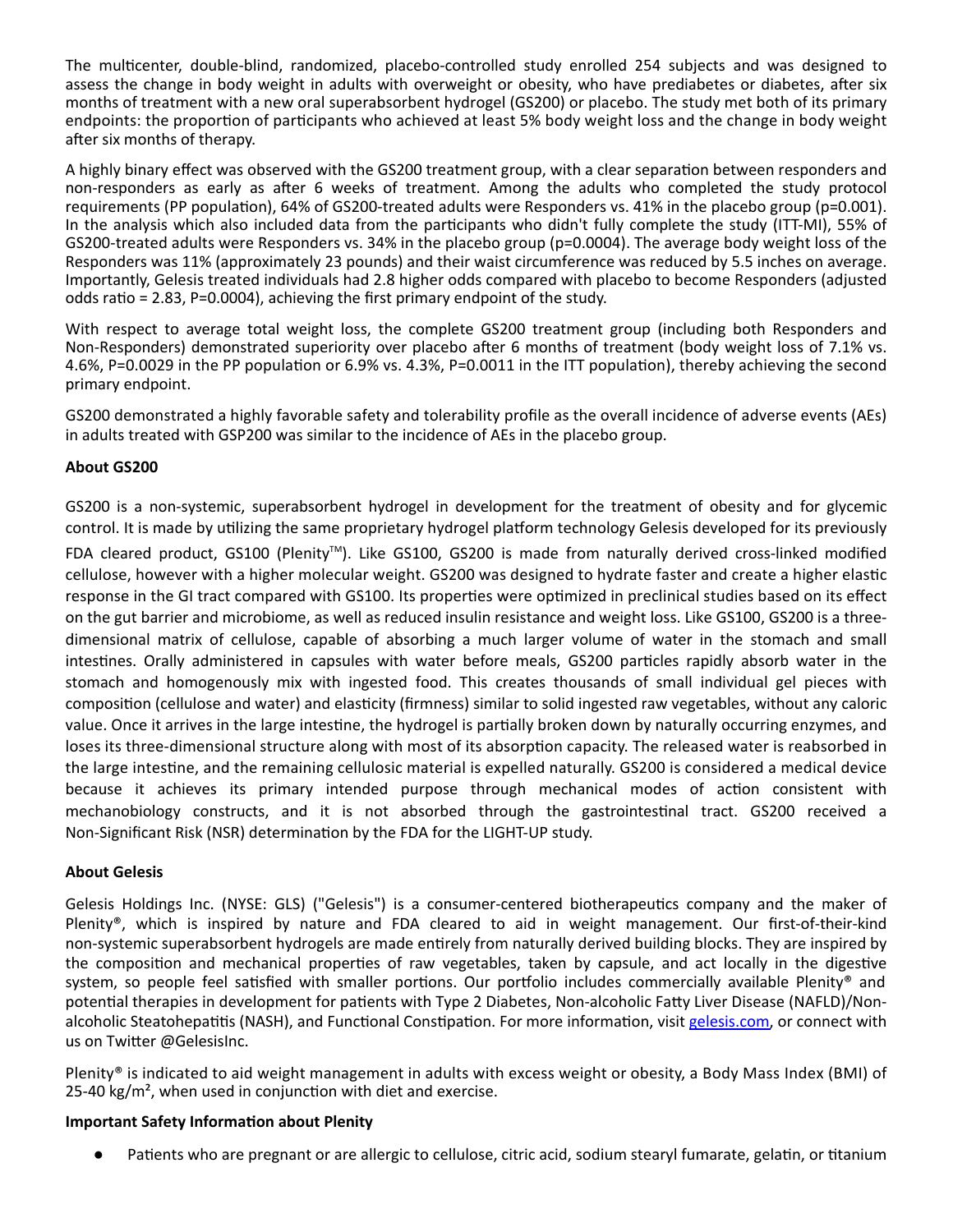dioxide should not take Plenity.

- To avoid impact on the absorption of medications:
	- For all medications that should be taken with food, take them after starting a meal.
	- $\circ$  For all medications that should be taken without food (on an empty stomach), continue taking on an empty stomach or as recommended by your physician.
- The overall incidence of side effects with Plenity was no different than placebo. The most common side effects were diarrhea, distended abdomen, infrequent bowel movements, and flatulence.
- Contact a doctor right away if problems occur. If you have a severe allergic reaction, severe stomach pain, or severe diarrhea, stop using Plenity until you can speak to your doctor.

Rx Only. For the safe and proper use of Plenity or more information, talk to a healthcare professional, read the Patient Instructions for Use, or call 1-844-PLENITY.

#### **Forward-Looking Statements**

Certain statements, estimates, targets and projections in this press release may constitute "forward-looking statements" within the meaning of the federal securities laws. The words "anticipate," "believe," continue," "could," "estimate," "expect," "intend," "may," "might," "plan," "possible," "potential," "predict," "project," "should," "strive," "would" and similar expressions may identify forward-looking statements, but the absence of these words does not mean that statement is not forward looking. Forward-looking statements are predictions, projections and other statements about future events that are based on current expectations and assumptions and, as a result, are subject to risks and uncertainties. Forward-looking statements include, but are not limited to, statements regarding our or our management team's expectations, hopes, beliefs, intentions or strategies regarding the future, including those relating to Gelesis' business combination with Capstar Special Purpose Acquisition Corp. ("Capstar") and its expected benefits, Gelesis' performance following the business combination, the competitive environment in which Gelesis operates, the expected future operating and financial performance and market opportunities of Gelesis and statements regarding Gelesis' expectations, hopes, beliefs, intentions or strategies regarding the future. In addition, any statements that refer to projections, forecasts, or other characterizations of future events or circumstances, including any underlying assumptions, are forward-looking statements. Forward-looking statements speak only as of the date they are made. Readers are cautioned not to put undue reliance on forward-looking statements, and Gelesis assumes no obligation and does not intend to update or revise these forward-looking statements, whether as a result of new information, future events, or otherwise. Gelesis gives no assurance that any expectations set forth in this press release will be achieved. Various risks and uncertainties (some of which are beyond our control) or other factors could cause actual future results, performance or events to differ materially from those described herein. Some of the factors that may impact future results and performance may include, without limitation: (i) the size, demand and growth potential of the markets for Plenity® and Gelesis' other product candidates and Gelesis' ability to serve those markets; (ii) the degree of market acceptance and adoption of Gelesis' products; (iii) Gelesis' ability to develop innovative products and compete with other companies engaged in the weight loss industry; (iv) Gelesis' ability to finance and complete successfully the commercial launch of Plenity® and its growth plans, including new possible indications and the clinical data from ongoing and future studies about liver and other diseases; (v) failure to realize the anticipated benefits of the business combination, including as a result of a delay or difficulty in integrating the businesses of Capstar and Gelesis; (vi) the ability of Gelesis to issue equity or equity-linked securities or obtain debt financing in the future; (vii) the outcome of any legal proceedings instituted against Capstar, Gelesis, or others in connection with the business combination; (viii) the ability of Gelesis to maintain its listing on the New York Stock Exchange; (ix) the risk that the business combination disrupts current plans and operations of Gelesis as a result of Gelesis being a publicly listed issuer; (x) the regulatory pathway for Gelesis' products and responses from regulators, including the FDA and similar regulators outside of the United States; (xi) the ability of Gelesis to grow and manage growth profitably, maintain relationships with customers and suppliers and retain Gelesis' management and key employees; (xii) costs related to the business combination, including costs associated with the Gelesis being a publicly listed issuer; (xiii) changes in applicable laws or regulations; (xiv) the possibility that Gelesis may be adversely affected by other economic, business, regulatory and/or competitive factors; (xv) Gelesis' estimates of expenses and profitability; (xvi) ongoing regulatory requirements, (xvii) any competing products or technologies that may emerge, (xviii) the volatility of the telehealth market in general, or insufficient patient demand; (xix) the ability of Gelesis to defend its intellectual property and satisfy regulatory requirements; (xx) the impact of the COVID 19 pandemic on Gelesis' business; (xxi) the limited operating history of Gelesis; (xxii) the potential impact of inflation on our operating expenses and costs of goods; and (xxiii) other important factors discussed in the "Risk Factors" section of Gelesis's most recent Annual Report on Form 10-K filed on April 1, 2022, and in other filings that Gelesis makes with the Securities and Exchange Commission. These filings address other important risks and uncertainties that could cause actual results and events to differ materially from those contained in the forward-looking statements.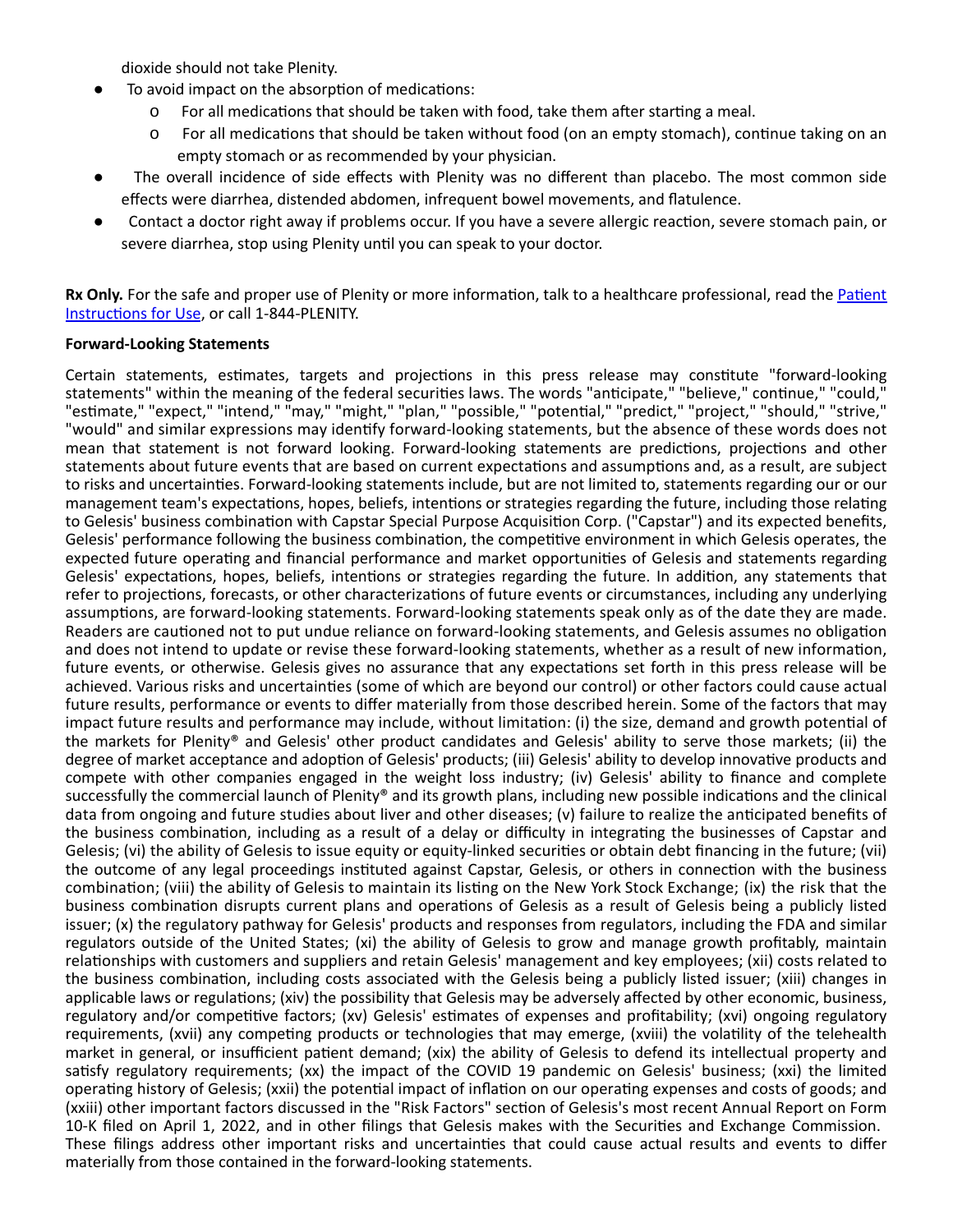#### **About PureTech Health**

PureTech is a clinical-stage biotherapeutics company dedicated to discovering, developing and commercializing highly differentiated medicines for devastating diseases, including inflammatory, fibrotic and immunological conditions, intractable cancers, lymphatic and gastrointestinal diseases and neurological and neuropsychological disorders, among others. The Company has created a broad and deep pipeline through the expertise of its experienced research and development team and its extensive network of scientists, clinicians and industry leaders.

This pipeline, which is being advanced both internally and through PureTech's Founded Entities, is comprised of 27 therapeutics and therapeutic candidates, including two that have received both U.S. FDA clearance and European marketing authorization, as of the date of PureTech's most recently filed Annual Report and corresponding Form 6-K. All of the underlying programs and platforms that resulted in this pipeline of therapeutic candidates were initially identified or discovered and then advanced by the PureTech team through key validation points based on unique insights in immunology and drug development.

For more information, visit [www.puretechhealth.com o](http://www.puretechhealth.com/)r connect with us on Twitter @puretechh.

#### **CauƟonary Note Regarding Forward-Looking Statements**

This press release contains statements that are or may be forward-looking statements within the meaning of the Private Securities Litigation Reform Act of 1995. All statements contained in this press release that do not relate to matters of historical fact should be considered forward-looking statements, including without limitation statements that relate to the business combination agreement between Gelesis and Capstar Special Purpose Acquisition Corp. (NYSE: CPSR) or matters related thereto, the potential of GS200 to become a foundational therapy, and Gelesis' future prospects, development plans, and strategies. The forward-looking statements are based on current expectations and are subject to known and unknown risks, uncertainties and other important factors that could cause actual results, performance and achievements to differ materially from current expectations, including, but not limited to, those risks, uncertainties and other important factors described under the caption "Risk Factors" in our Annual Report on Form 20-F for the year ended December 31, 2021 filed with the SEC and in our other regulatory filings. These forwardlooking statements are based on assumptions regarding the present and future business strategies of the Company and the environment in which it will operate in the future. Each forward-looking statement speaks only as at the date of this press release. Except as required by law and regulatory requirements, we disclaim any obligation to update or revise these forward-looking statements, whether as a result of new information, future events or otherwise.

**Contact: PureTech** Public Relations [publicrelaƟons@puretechhealth.com](mailto:publicrelations@puretechhealth.com) Investor RelaƟons [IR@puretechhealth.com](mailto:IR@puretechhealth.com)

**EU Media** Ben Atwell, Rob Winder +44 (0) 20 3727 1000 ben.atwell@FTIconsulting.com

**U.S. Media** Nichole Sarkis +1 774 278 8273 nichole@tenbridgecommunications.com